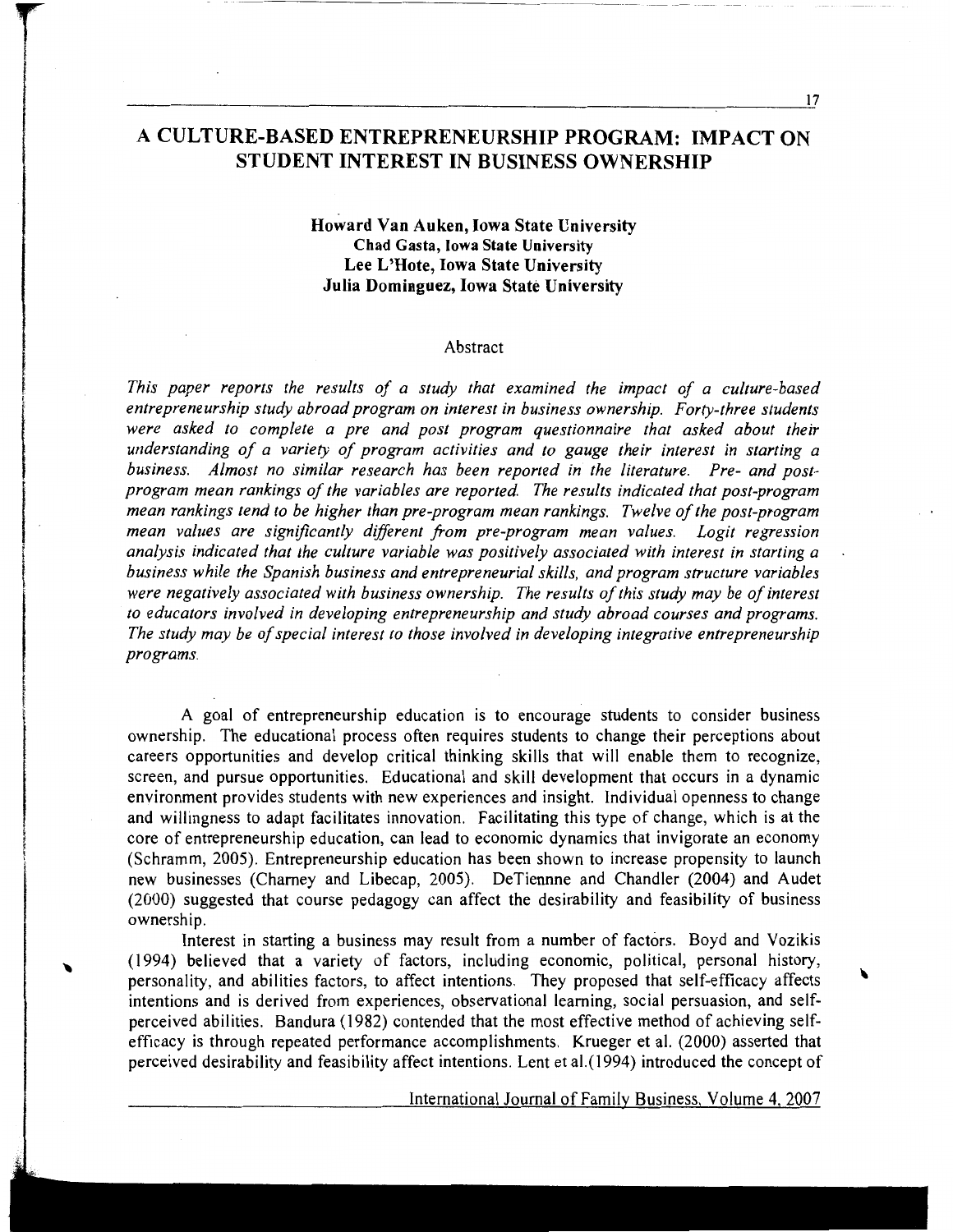learning experiences as affecting intentions. A culture-based entrepreneurship that is integrated into study abroad program may positively impact self-efficacy and self-confidence. This, coupled with the demonstrated ability to adapt to a new environment, may lead students to develop attributes associated with interest in owning a business.

An increasingly globalized world has intensified the need to integrate entrepreneurship skills with foreign language proficiency and cultural awareness (Hartman, Fok, Li, and Fok, 2004).

. Study abroad programs provide students the opportunity to learn language and cultural literacy while helping to internationalize university curricula. Lambert (1994) reported that one of every three U.S. universities operates study abroad programs. During the 2003-04 academic year, 191,000 students in U.S. institutions of higher education participated in programs abroad (International Institute of Education, 2005). University curricula also require students to become more focused in their primary major area of study. The challenge is to enable students to develop foreign language and cultural proficiency through study abroad and complete their degree programs in a timely fashion. Traditional foreign language and culture instruction through study abroad have been revised to include professional course-work taught in English. Huebner (1998) advocated placing a greater emphasis on integrating study abroad and foreign language models in the field of second language acquisition. The growing popularity of study abroad programs and increased emphasis on skill development beyond language and culture (e.g., knowledge of business practices and etiquette), suggests that study abroad programs should combine language pedagogy with professional areas.

This paper reports the results of a study that assessed undergraduate students' interest in starting a business as a result of a six week culture-based entrepreneurship study abroad program in Spain. Few, if any, culture-based entrepreneurship programs have been reported in the literature. Honig (2005) specifically cites that lack of research of the impact of program structure and content on entrepreneurial activity. This program was designed to introduce students to a variety of entrepreneurship, language, and cultural experiences. The purpose of exposing students to a new, perhaps radical (from the students' perspective), set of experiences was to affect a change in their paradigms and impact how they viewed their abilities and future opportunities. This objective is consistent with Suutari (2003), who found that international experiences can change career orientations. An international program that combines language, culture, and entrepreneurship would help students become more confident in their abilities and interested in starting a new business. The uniqueness of this program may be evident from the lack of reported research and information on similar programs.

## **Brief Program Description**

The program was designed to incorporate a variety of language, cultural, and entrepreneurship student experiences. Students had the opportunity to learn Spanish in at least three settings. First, students were required to enroll in a three credit Spanish course. Students' existing knowledge of Spanish through a placement exam determined the level of Spanish course in which they enrolled. All students lived with host Spanish families who did not speak English. Students thus needed to speak Spanish in their living environment. Finally, since minimal English was spoken in the community where the program was held, students needed to speak Spanish as part of their daily living experiences.

A number of Spanish cultural activities were integrated into the program. In many ways, the design of the program forced students to learn about Spanish culture. Living with host families integrated students directly into the Spanish culture. The arrangement required students International Journal of Family Business, Volume 4, 2007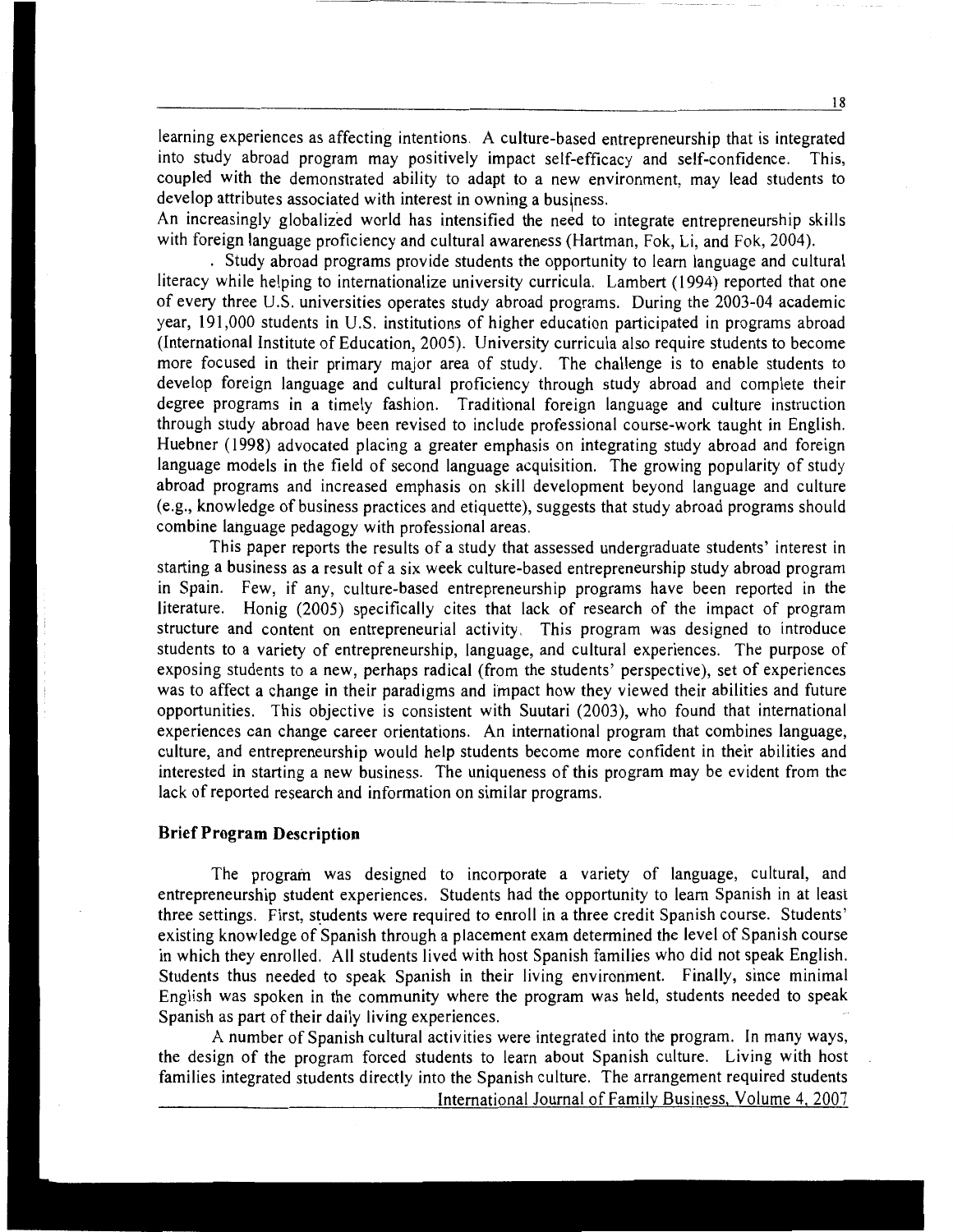to independently use the local transportation system and experience the routine of daily living in Spain. Students also learned about Spanish cultural through program activities such as guided excursions to historic locations, participation in university-sponsored events, and classroom discussions.

The entrepreneurship component of the program was divided into three distinct segments. First, students received lectures on (1) core entrepreneurship topics and (2) entrepreneurship issues related to Spain and the European Union (e.g. entrepreneurship in Spain and marketing in Spain). Additionally, visits to small Spanish firms (e.g. winery, pub, toy factory) allowed students to view business operations and talk directly with business owners. Finally, students completed several independent projects. These projects required students to explore, observe, and report on small businesses in the local community. These projects asked students to compare small firms in Spain with those in the US in various ways.

#### **Study Abroad Learning Context**

The goals of study abroad programs vary based on the location, primary language spoken, and academic field under study. Brecht and Walton (1994) contended that study abroad programs are either broadly educational (e.g. focused on the cultural experience, an increase in international understanding, and an improved knowledge of a particular academic discipline) or educationally focused (e.g. directed at foreign language proficiency and culture). Brecht, Davidson, and Ginsberg (1995) noted that study abroad learners highly rank the importance of classroom learning. Informal information exchanges outside of class further reinforce in-class learning abroad. Exchanges with native speakers at local establishments, on the street, at the university, etc., for example, play an important role in student development not only through knowledge gained regarding the target culture but also by increasing student confidence.

New learning experiences help students enjoy a comfort level that makes them more creative and self-confident. Meldenson (2004) found that students experienced emotional changes that included increased independence, self-sufficiency, maturity, and willingness to think with an open mind. The resulting new-formed sense of individual independence contributes not only to improved communication skills and a heightened awareness of the culture, but also to comfort in a foreign setting which might include the willingness to take risk and, eventually, open a business. Orahood, Kruze, and Pearson (2004) found that the vast majority of students who studied abroad indicated that the experience impacted their future career plans, listed the experience on resumes, and had specific questions or conversations concerning their international experience during job interviews. Additionally, most students expressed an interest in working abroad and were actively marketing themselves for an international career.

## **Interest in Business Ownership**

Figure **1** depicts a process through which interest in business ownership may be stimulated. Factors impacting interest in business ownership are segmented into educational and environmental experiences. Educational factors encompass, for example, entrepreneurship courses as well as other life experiences that affect self-efficacy (Honig, 2005; Charney and Libecap, 2005; DeTiennne and Chandler, 2004; and Audet, 2000). Environmental factors consist of variables that are external to potential venture, such as family history (including impact of culture), mentoring, and economic issues (Timmons and Spinelli, 2004; Kuratcko and Hodgetts, 2004). The relative influences of education and environment result in the degree of interest in International Journal of Family Business, Volume 4, 2007

reception of the contract of the contract of the contract of the contract of the contract of the contract of the contract of the contract of the contract of the contract of the contract of the contract of the contract of t '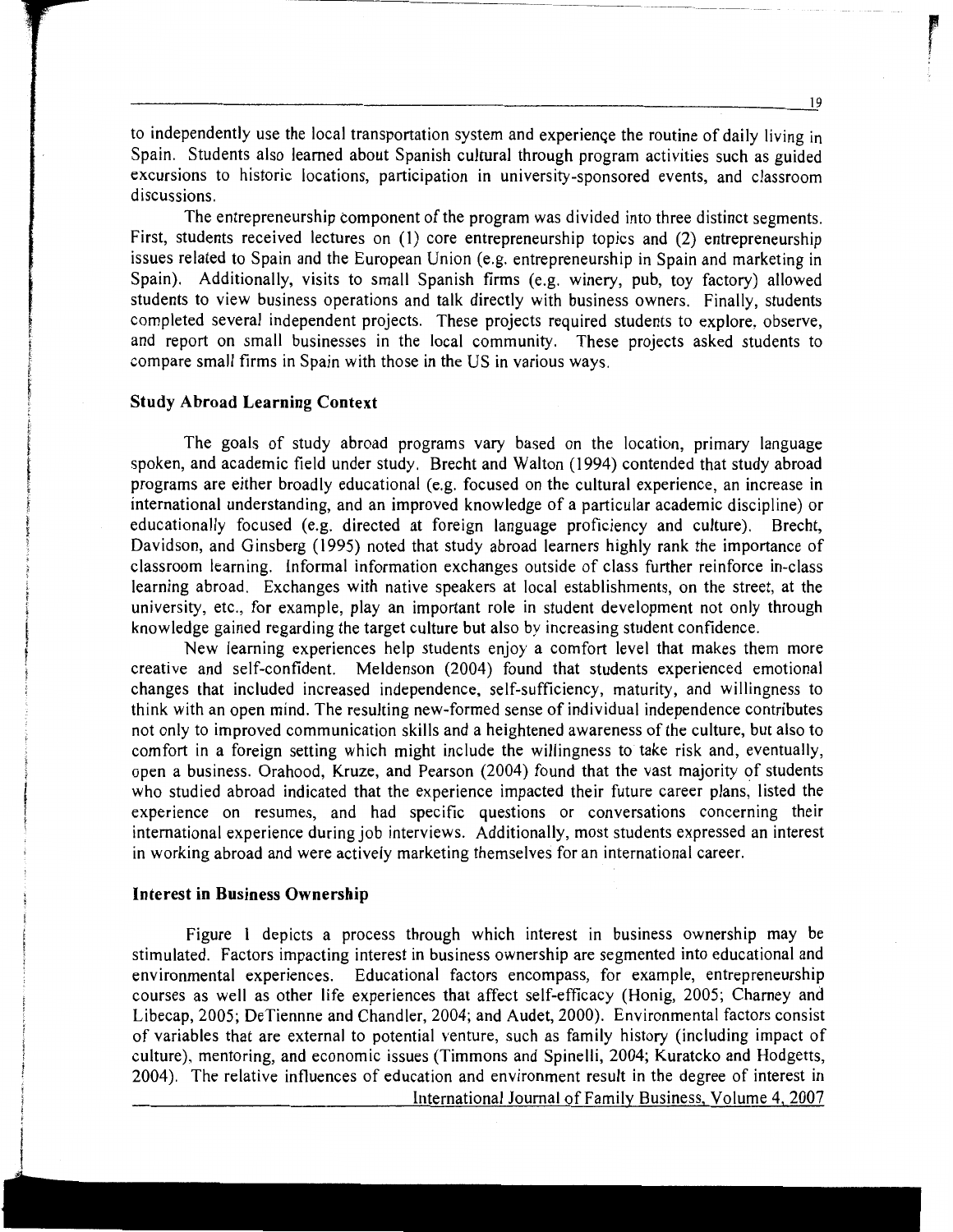business ownership. Positive net influences from educational and environmental factors would lead to interest in business ownership while negative net influences would lead to the lack of interest in starting a business. Crocitto, Sullivan, and Carraher (2005) found that foreign assignments impact perceptions of career opportunities and believed that a foreign experience impacts knowledge, skills, and confidence in abilities. These, in turn, can positively affect attributes associated with interest in business ownership. Honig (2005) pointed-out that business launch activities do not occur in a linear manner. Similarly, factors impacting interest in business ownership may not occur in a linear manner over time. Interest in business ownership may ebb and flow depending on which factors are dominant at any point in time.

## **Methodology**

## **Questionnaire**

A questionnaire was developed and administered to students participating in the study abroad program. Students were asked to complete the questionnaire prior to the program and after the program had ended. The questionnaire was designed to collect a variety of information about students' experience in the study abroad program. The first section collected demographic information about the student (gender, age, and whether they had previously participated in a study abroad program). The next section asked students to rank their understanding of different aspects of the study abroad program and life in Spain. Question in this section included  $(1)$ cultural aspects of life in Spain (culture, faith, film, music); (2) ability to communicate in Spanish (informal and formal situations); and (3) understanding of business in Spanish (stock market, economic system, banking system, laws, protocols, day-to-day operations, negotiations, and organizational structure). The next section of the questionnaire required students to ranked their ability to perform entrepreneurship related activities (analyze information, work in teams, problem solve, recognize opportunities, take risks, and adapt to new situations). The last section asked students to rank the degree to which various program structural activities stimulated interest in starting a business (business tours, lectures, discussions, independent "exploring", living with host family). A total of 73 students completed the survey before the program began and 46 completed the survey at the end of the program.

## **Analysis**

The data was initially summarized using univariate statistics (means and frequencies) to provide a better understanding of the respondents and characteristics of the data. The initial summary statistics included those relating to demographic information and the means rankings of importance of the variables.

Logit regression analysis was used to determine the relationship between the change in the students' ranking of interest in starting a business (dependent variable) and students change in rating of various aspect of the program (independent variables). The logit model is particularly suited for the analysis as the dependent variable is an indicator variable. The technique estimates a cumulative logistic probability function based on the data and transforms the dependent variable from a single binary variable to an ordinal variable, transforming the problem of predicting probability within a (0,1) interval to one of predicting the probability of an event occurring within an entire range of values (see Pindyck and Rubinfeld 1981). Consequently, the interest in starting a International Journal of Family Business, Volume 4, 2007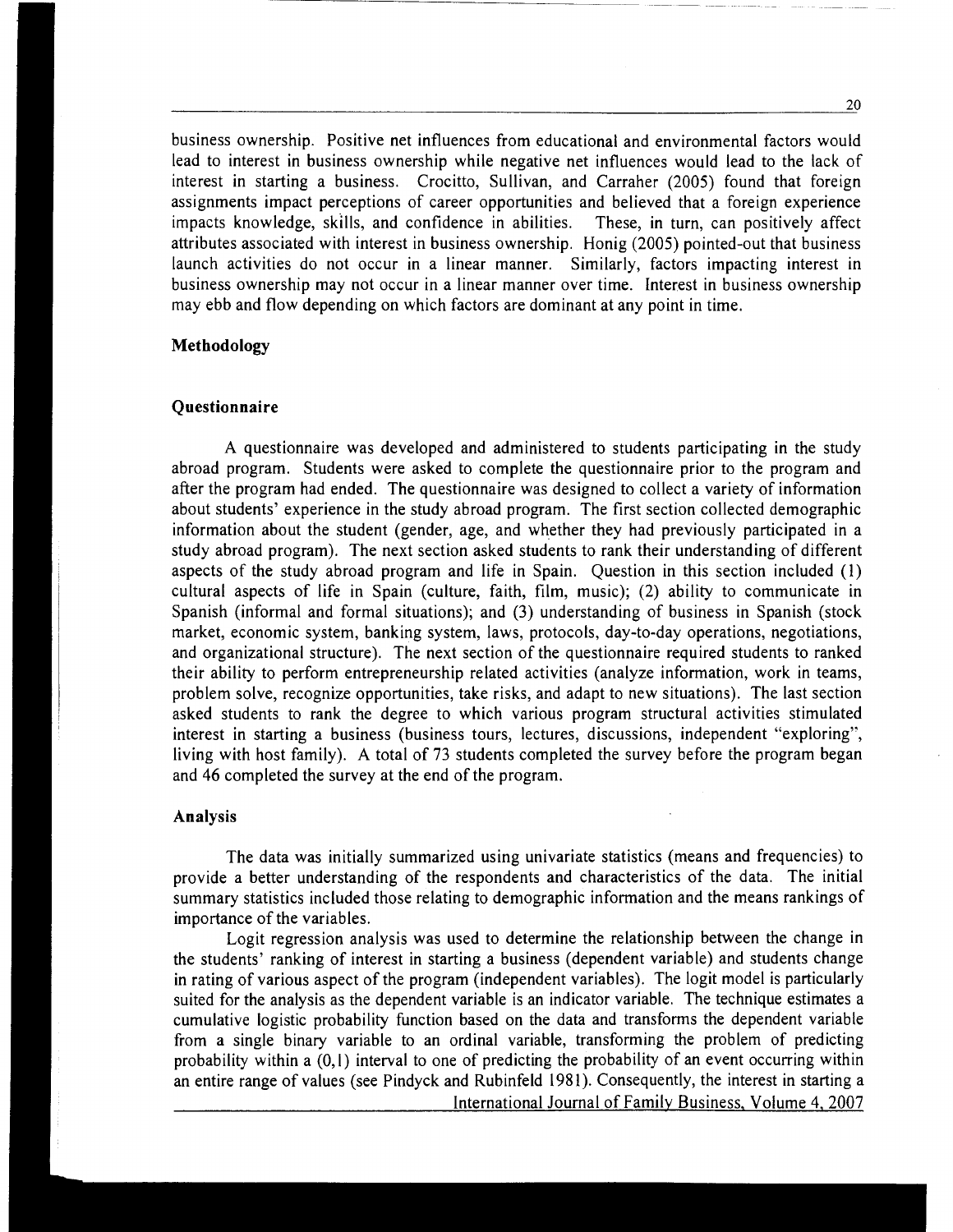21

business variable can be regressed on independent variables without the problems associated with truncated dependent variables including bias and a loss of efficiency. By interpreting the regression coefficients we can analyze the association between a series of independent demographic variables and bankruptcy.

---------------------------

The logit model included three control and five independent variables. The control variables were gender (male = 1 and female = 2), age (years), and whether the student had previously participated in a study abroad program  $(1 = y \cos \theta)$  were used as control variables. The independent variables were: (1) Cultural Aspects: Students were asked to rate (1  $-7$  Likert scale, 1 = weak understanding and  $7$  = excellent understanding) their understanding of four aspects of contemporary Spanish culture (culture, faith, film, and music). The Cultural Aspects variable was constructed as a summation of the change in students' ratings of these four variables. (2) Spanish Language Ability: Students were asked to rate  $(1 - 7)$  Likert scale,  $1 =$ weak understanding and  $7 =$  excellent understanding) their ability to speak Spanish in formal and informal situations. The Spanish Language Ability variable was constructed as a summation of the change in students' ratings of their perceived ability to speak Spanish in these situations. (3) Understanding Business: Students were asked to rate  $(1 - 7)$  Likert scale,  $1 =$  weak understanding and  $7 =$  excellent understanding) their understanding of six aspects of business in Spain (economy, banking, laws, protocol, organizational structures, and negotiations). The Understanding Business variable was constructed as a summation of the change in students' ratings of their understanding of these aspects of business in Spain. (4) Entrepreneur Skills: Students were asked to rate  $(1 - 7$  Likert scale,  $1 =$  weak understanding and  $7 =$  excellent understanding) their understanding of six variables associated with entrepreneurial skills (ability to analyze information, ability to work in teams, ability to solve problems, willingness to take risks, and ability to adjust to new situations). The Entrepreneurial Skills was constructed as a summation of the change in students' ratings for these variables. (5) Program Structure: Students were asked to rate  $(1 - 7$  Likert scale,  $1 =$  weak understanding and  $7 =$  excellent understanding) their degree to which five aspects of the program stimulated their interest in business ownership (tours of Spanish companies, lectures about business in Spain, discussion about business in Spain, independent exploring of Spanish businesses, and living with a host family). The Program Structure variable was constructed as a summation of the change in students' ratings of these activities.

Spearman correlations between the independent variables were calculated to assess significant relationships between the variables. Since no significant correlations between the independent variables are present, multicollinearity was not a problem. Spearman correlations coefficient estimation is a non-parametric technique based on ranks rather than value of responses. This non-parametric technique was used because of uncertainty about the population distribution (Winkler and Hays 1975).

Change in Interest  $a_0 + b_1$  (Gender) +  $b_2$  (Age) +  $b_3$  (Previous) +  $b_4$ in Starting a Business  $(Culture) +$  $b_5$  (Language) +  $b_6$  (Business) +  $b_7$  (Skills) +  $b_8$  (Structure)

where:

| Change in Interest<br>in Starting a Business | Change in Ranking of Interest in Starting a Business<br>$=$<br>$(1 = not interested and 7 = very interested)$ |
|----------------------------------------------|---------------------------------------------------------------------------------------------------------------|
| Gender                                       | Control Variable (1=male and 2=female)                                                                        |
| Age                                          | Control Variable (Years)<br>$=$                                                                               |
|                                              | International Journal of Family Business, Volume 4, 2007                                                      |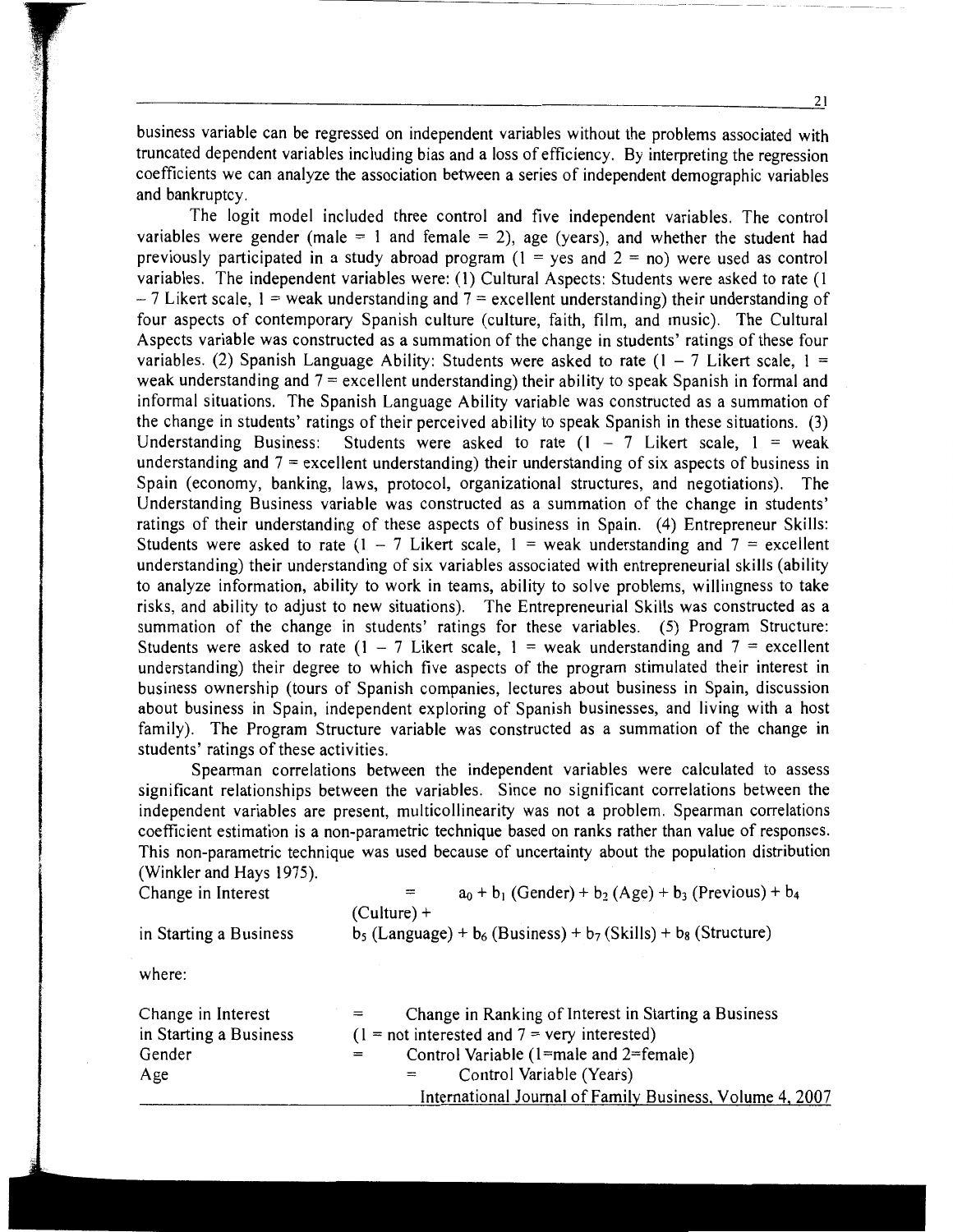| Previous<br>Study Abroad Program |                        | $=$ | Control Variables $(1 =$ Previously Participated in       |
|----------------------------------|------------------------|-----|-----------------------------------------------------------|
|                                  |                        |     | and $2 = Had$ Not Previously Participated in Study        |
| Abroad Program)                  |                        |     |                                                           |
| Culture                          | $=$                    |     | Change in Ranking of Understanding of Spanish Culture (1) |
|                                  | $=$ No Change          |     |                                                           |
|                                  |                        |     | and $7 = A$ Lot of Change)                                |
| Language                         | ≕                      |     | Change in Ranking of Comfort in Spanish Language          |
|                                  | Ability $(1 = L$ ittle |     |                                                           |
|                                  |                        |     | Comfort and $7 = \text{Very Comfortable}$ )               |
| <b>Business</b>                  |                        | $=$ | Change in Ranking of Understanding of Spanish             |
|                                  | Business $(1 = No)$    |     |                                                           |
|                                  |                        |     | Change and $7 =$ Great Change)                            |
| Skills                           |                        | $=$ | Change in Ranking of Entrepreneurial Skills $(1 =$        |
| No Change and $7 =$              |                        |     |                                                           |
|                                  |                        |     | Great Change)                                             |
| Structure                        |                        |     | Change in Ranking of Program Structure $(1 = L$ ittle     |
|                                  | Change in Ranking      |     |                                                           |
|                                  |                        |     | and $7 = A$ Lot of Change in Ranking)                     |

-----------------

22

#### **Results**

#### **Sample Characteristics**

Table 1 shows the sample characteristics. A slight majority of the respondents were males (53.4%). Most were older than 19 (87.3%). The vast majority of the respondents had no previous study abroad experience (80.5%).

## **Mean Rankings of Variables**

Table 2 shows the pre and post mean rankings of variables. Table values show that four of the pre-program means were ranked about 5.0 (problem solving ability, ability to work in teams, ability to adjust to new situations, and ability to analyze information). All of these variables were related to skills commonly thought to be important in launching a new business. Four pre program means were ranked between 4.0 and 5.0 (independent exploring, knowledge of Spanish faith, ability to speak Spanish in informal situations, and living with a host family). These variables are directly related to issues related to personal experiences from program involvement. Fourteen of the pre program means were ranked between 2.0 and 4.0 (impact on interest in starting a business from classroom discussions about business in Spain, ability to speak Spanish in formal situations, willingness to assume risk, impact on interest in starting a business from touring Spanish firms, knowledge of Spanish culture, knowledge of Spanish music, Knowledge of Spanish Economy, Knowledge of Spanish Films, Impact on Interest in Starting a Business from Lectures about Spanish Business, Knowledge of Spanish Banking System, knowledge of Negotiations in Spain, Knowledge of Spanish Laws, Knowledge of International Journal of Family Business, Volume 4, 2007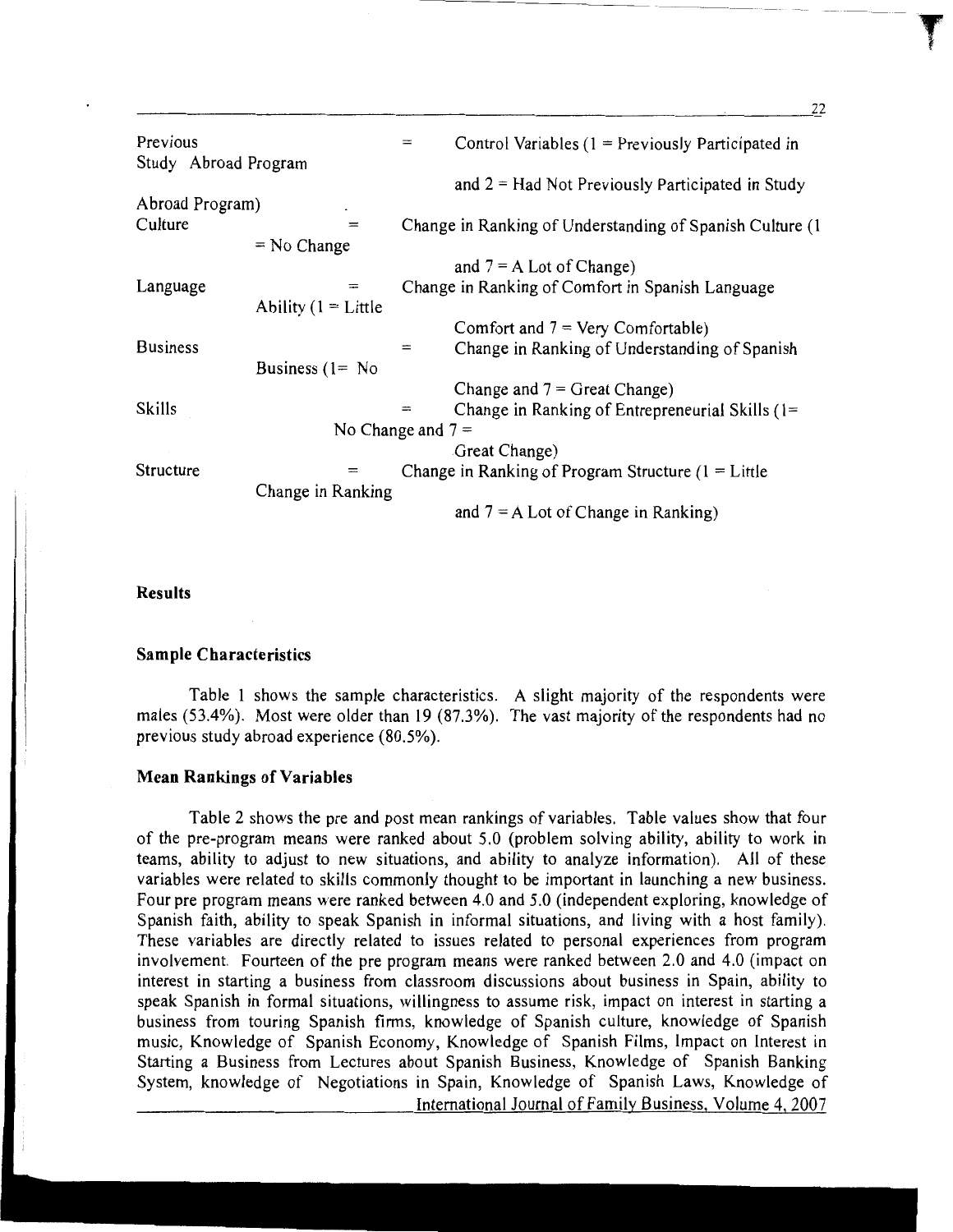Organizational Structure of Spanish Firms, and Knowledge of Spanish Business Protocol). Since these variables represent activities that are integral to the program, they would not expect to be highly ranked prior to the program.

------------------------ ~~-----~--

| Table 1<br><b>Sample Characteristics</b><br>$(n=46)$ |            |  |  |  |
|------------------------------------------------------|------------|--|--|--|
| Variable                                             | Percentage |  |  |  |
| Age                                                  |            |  |  |  |
| $20$                                                 | 11.9       |  |  |  |
| >19                                                  | 87.3       |  |  |  |
| Gender                                               |            |  |  |  |
| Male                                                 | 53.4       |  |  |  |
| Female                                               | 45.8       |  |  |  |
| <b>Previous Study</b><br><b>Abroad Experience</b>    |            |  |  |  |
| Yes                                                  | 18.6       |  |  |  |
| No                                                   | 80.5       |  |  |  |

Table 2 also shows the post mean rankings of variables. Table values show that six of the post-program means were ranked about 5.0 (problem solving ability, ability to work in teams, ability to adjust to new situations, ability to analyze information, and ability to speak Spanish in informal situations, and knowledge of Spanish music). Four of these variables were also ranked between 4.0 and 5.0. The additional variables ranked about 4.0 were ability to speak Spanish in informal situations and knowledge of Spanish music). Nine of the post-program means ranked between 4.0 and 5.0 impact on interest in starting a business from independent exploring, knowledge of Spanish faith, impact on interest in starting a business from classroom discussions about business in Spain, ability to speak Spanish in formal situations, impact on interest in starting a business from touring Spanish firms, knowledge of Spanish culture, knowledge of Spanish music, knowledge of Spanish economy, and knowledge of Spanish films).

The remainder of the post-program means were ranked between 3.0 and 4.0 (Impact on interest in starting a business from lectures about Spanish business, knowledge of Spanish banking system, knowledge of negotiations in Spain, knowledge of Spanish laws, knowledge of organizational structure of Spanish firms, and knowledge of Spanish business protocol).

A comparison of the pre- and post-mean values shows several patterns as well as specific differences in variable means. First, the post-program mean rankings tend to be higher than preprogram mean rankings. This general result would be an expect outcome of students immersion in the country's language and culture as part of the program. The variables that have higher preprogram means tend to be the same variables that have higher post-program means. Correspondingly, the variables that have lower pre-program means tend to be the same variables that have lower post-program means. The exceptions to this pattern are variables that are directly related to understanding aspects of Spanish culture (knowledge of Spanish culture,

International Journal of Family Business, Volume 4, 2007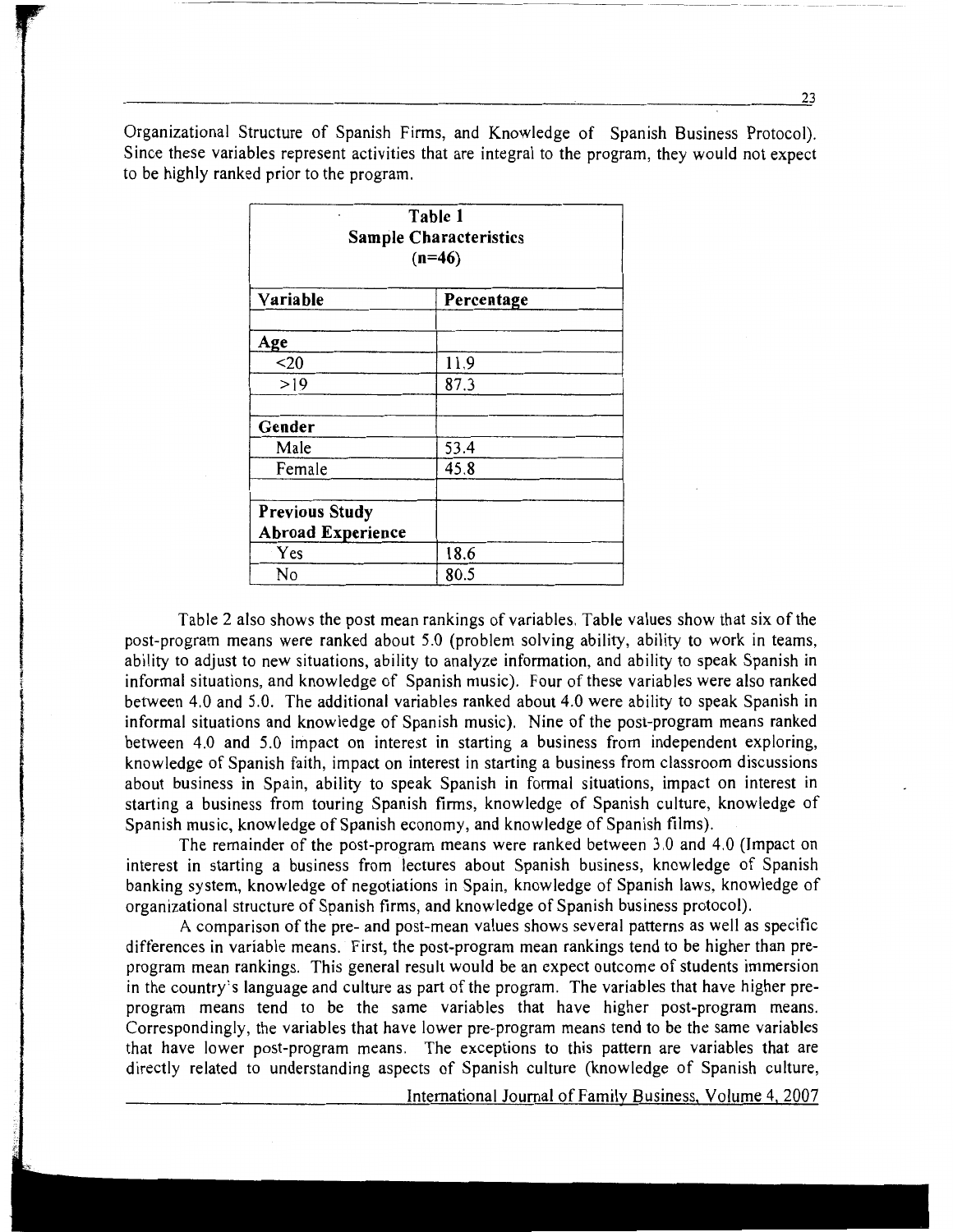knowledge of Spanish music, knowledge of Spanish economy, knowledge of Spanish films, impact on interest in starting a business from lectures about Spanish business, knowledge of Spanish banking system, knowledge of negotiations in Spain, knowledge of Spanish laws, knowledge of organizational structure of Spanish firms, and knowledge of Spanish business protocol). Higher post-program mean rankings of the variables are not unexpected since an important goal of the program is to develop a better understanding of the cultural aspect of the business environment.

-----------~-~---------

Twelve of the post-program mean values are significantly different from pre-program mean values (ability to speak Spanish in informal situations, ability to speak Spanish in formal situations, impact on interest in starting a business from touring Spanish firms, knowledge of Spanish culture, knowledge of Spanish music, knowledge of Spanish economy, knowledge of Spanish films, knowledge of negotiations in Spain, knowledge of Spanish laws, knowledge of organizational structure of Spanish firms, and knowledge of Spanish business protocol). All of these post-program means were higher than pre-program means. These variables represent both cultural and business aspects of the program. Higher post-program means were not unexpected and a goal of the program.

#### **Logit Regression**

The results of the logit regression are shown in Table 3. The overall model is significant at 1% ( $X^2 = 158.25$ ). None of the coefficients for the control variables (gender, age, and previous study abroad experience) in the regression analysis are significant. Four of the five independent variables are significant at either 1% or 5%. The coefficient for culture (0.2240) is significant at I%. The positive coefficient indicates that greater change in students' ranking of understanding of Spanish culture (culture, faith, film, and music) is associated with higher student interest in starting a business after graduation. The coefficient for Spanish business (- 00646) is significant at 5%. The negative coefficient indicates that greater change in students' ranking of their knowledge of Spanish business (economy, banking system, laws, protocol, organizational structure, negotiations) is associated with less student interest in starting a business after graduation. The coefficient for entrepreneurial skills (-0.2753) is significant at 1%. The negative coefficient indicates that greater change in students' ranking of entrepreneurship skills (ability to analyze problems, ability to work in teams, ability to solve problem ability to recognize problems, willingness to take risks, and ability to adjust to new situations) is associated with less student interest in starting a business after graduation. The coefficient for program structure (-01956) is significant at 5%. The negative coefficient indicates that greater change in students' rankings of the degree to which program activities impacted their interest in starting a business (company tours, lectures, discussions, living with host family, independent exploring) is associated with lower student interest in starting a business after graduation. The Spanish Language variable (student ranking of ability to speak Spanish in informal and formal situations) was not significant. Changes in students' ability to speak Spanish had no association with their interest in starting a business. Changes in language ability appears to not be an important factor in affecting interest in business ownership.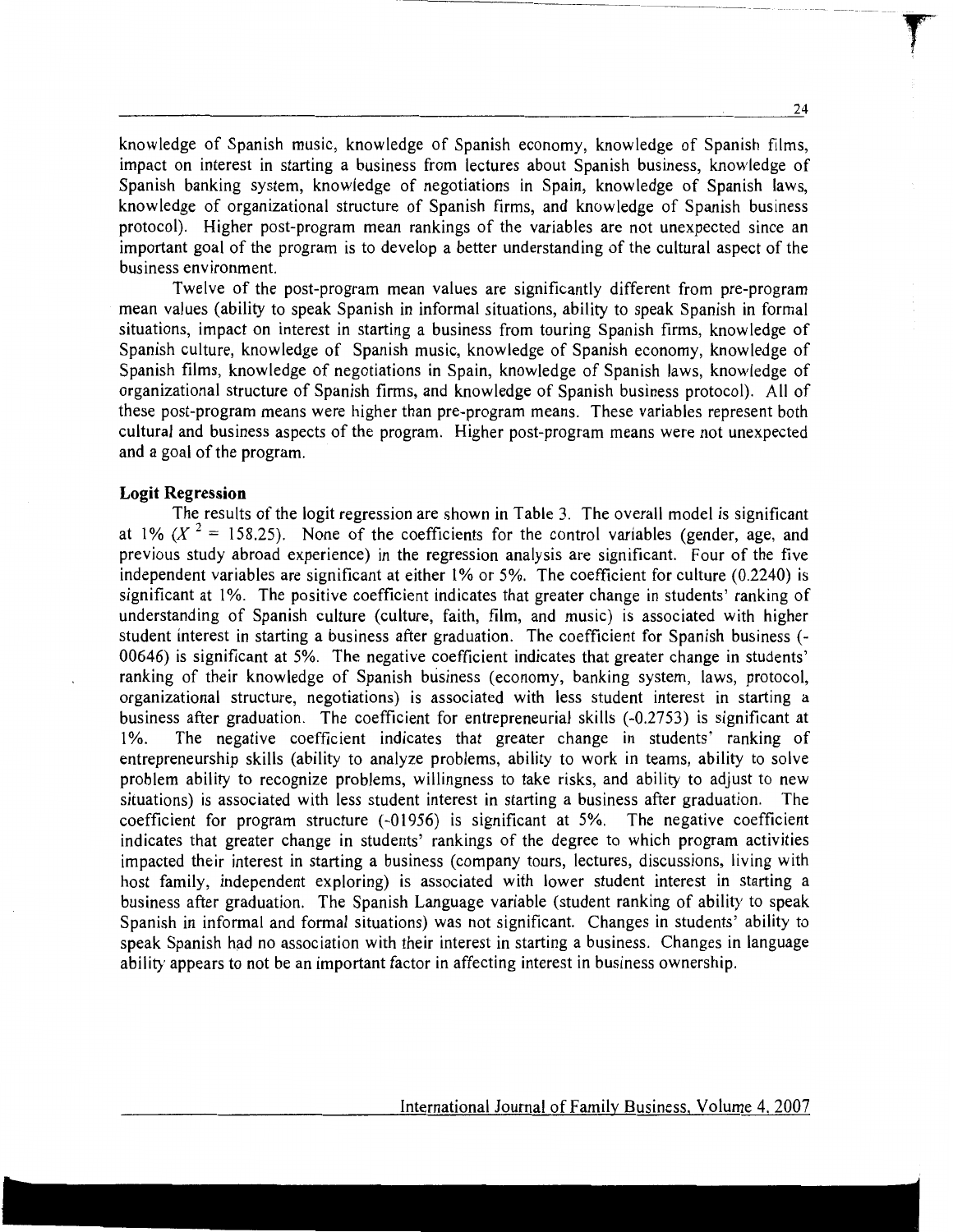| Table 2                                                 |  |  |  |  |
|---------------------------------------------------------|--|--|--|--|
| <b>Pre and Post Program Means Rankings of Variables</b> |  |  |  |  |
| $(1 =$ little and $7 = a$ lot)                          |  |  |  |  |
| $(n=46)$                                                |  |  |  |  |

 $\sim$ 

| Variable                                                                                        | Pre-Program<br>Mean | Post-Program<br>Mean |
|-------------------------------------------------------------------------------------------------|---------------------|----------------------|
| Problem Solving Ability                                                                         | 5.68                | 5.65                 |
| Ability to Work in Teams                                                                        | 5.68                | 5.54                 |
| Ability to Adjust to New Situations                                                             | 5.48                | 5.89                 |
| Ability to Analyze Information                                                                  | 5.44                | 5.60                 |
| Impact on Interest in Starting a Business from Independent<br>Exploring                         | 4.69                | 4.98                 |
| Knowledge of Spanish Faith                                                                      | 4.22                | 4.65                 |
| Ability to Speak Spanish in Informal Situation                                                  | 4.11                | $5.00*$              |
| Impact on Interest in Starting a Business from Living with<br>Host Family                       | 4.11                | 3.57                 |
| Impact on Interest in Starting a Business from Classroom<br>Discussions about Business in Spain | 3.79                | 4.10                 |
| Ability to Speak Spanish in Spanish in Formal Situations                                        | 3.74                | $4.46*$              |
| Willingness to Assume Risk                                                                      | 3.66                | 3.87                 |
| Impact on Interest in Starting a Business from Touring<br>Spanish Firms                         | 3.63                | $4.35**$             |
| Knowledge of Spanish Culture                                                                    | 3.49                | $4.93*$              |
| Knowledge of Spanish Music                                                                      | 3.37                | $5.39*$              |
| Knowledge of Spanish Economy                                                                    | 2.97                | $4.63*$              |
| Knowledge of Spanish Films                                                                      | 2.91                | $4.04*$              |
| Impact on Interest in Starting a Business from Lectures<br>about Spanish Business               | 2.56                | 3.04                 |
| Knowledge of Spanish Banking System                                                             | 2.48                | $3.20*$              |
| Knowledge of Business Negotiations in Spain                                                     | 2.38                | $3.37*$              |
| Knowledge of Spanish Laws                                                                       | 2.34                | $3.56*$              |
| Knowledge of Organizational Structure of Spanish Firms                                          | 2.32                | $3.74*$              |
| Knowledge of Spanish Business Protocol                                                          | 2.19                | $3.35*$              |
| ∗<br>Significant at 1%<br>** Significant at 5%                                                  |                     |                      |

International Journal of Family Business, Volume 4, 2007

25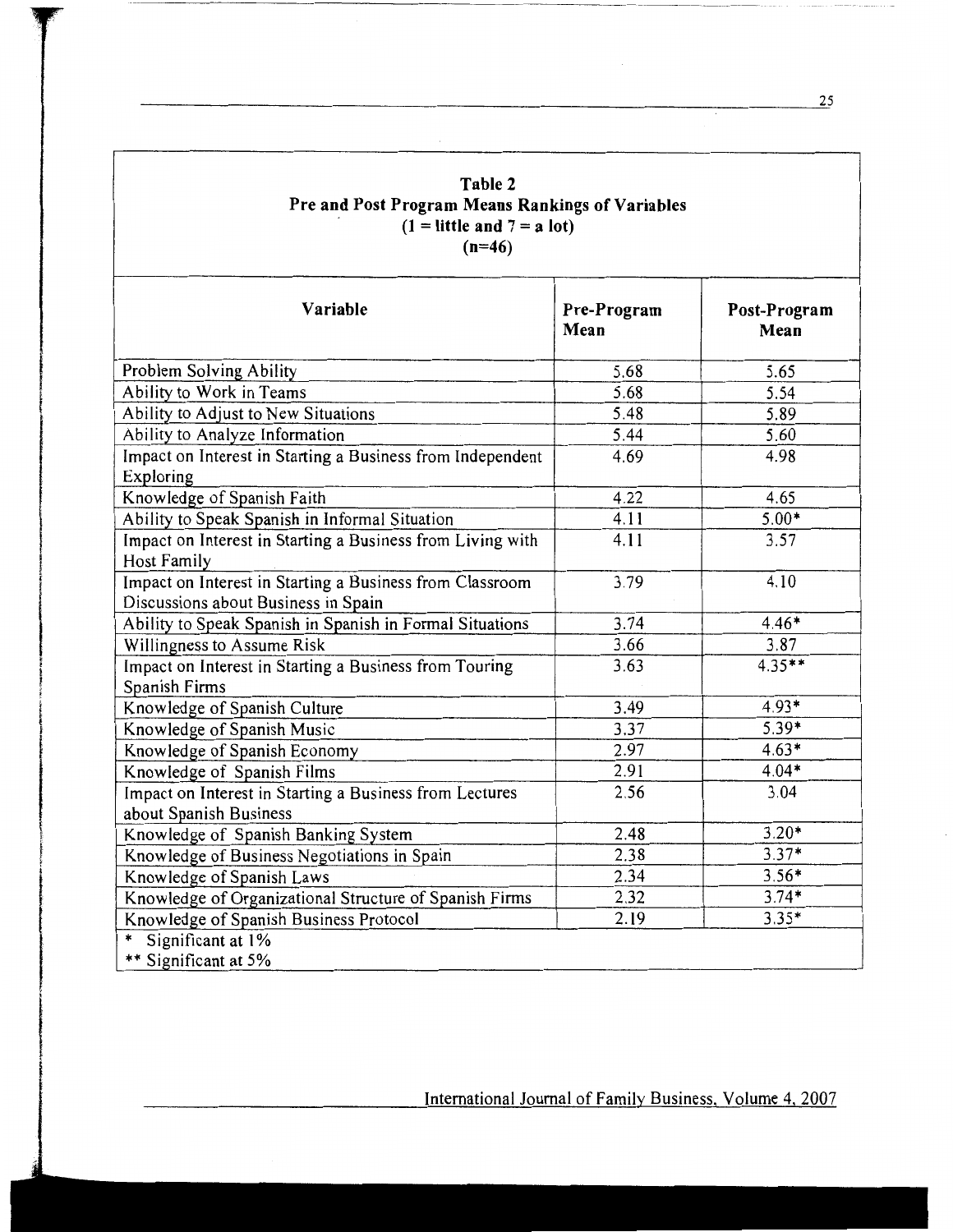| Table 3<br><b>Logit Regression Results:</b><br>Interest in Starting a Business vs. Spanish Culture, Spanish Language,<br><b>Spanish Business,</b><br>Relationships, and Course Activities Variables.<br>Control Variable = Gender, Age, and<br><b>Previous Study Abroad Experience</b><br>$(n=46)$ |                                                                                                                                                 |                                                                                               |  |  |  |  |  |
|----------------------------------------------------------------------------------------------------------------------------------------------------------------------------------------------------------------------------------------------------------------------------------------------------|-------------------------------------------------------------------------------------------------------------------------------------------------|-----------------------------------------------------------------------------------------------|--|--|--|--|--|
| Dependent Variable                                                                                                                                                                                                                                                                                 | Independent Variable                                                                                                                            | <b>Regression Coefficient</b>                                                                 |  |  |  |  |  |
| Change in Interest in<br><b>Starting a Business</b><br>$(\chi^2 = 158.25)$                                                                                                                                                                                                                         | Gender<br>Age<br>Previous Study Abroad<br>Experience<br>Culture<br>Language<br>Spanish Business<br>Entrepreneurship Skills<br>Program Structure | 0.6147<br>0.1286<br>0.9812<br>$0.2240*$<br>0.0963<br>$-0.0646**$<br>$-0.2753*$<br>$-0.1956**$ |  |  |  |  |  |
| Significant at 1%.<br>** Significant at 5%                                                                                                                                                                                                                                                         |                                                                                                                                                 |                                                                                               |  |  |  |  |  |

 $--\frac{1}{2}$  . The contract of the contract of the contract of the contract of the contract of the contract of the contract of the contract of the contract of the contract of the contract of the contract of the contract of

## Discussion

One of the goals of this international entrepreneurship program was to expose students to a variety of new experiences that they would not normally have in a traditional entrepreneurship program. An intended outcome of the program was to increase students' entrepreneurial orientation as discussed by Carraher (2005). The variety of new experiences built into the program structure was intended to change students' perspectives on life and career possibilities. Integrating students into and requiring students to function in a foreign culture was expected to give students increased confidence. Hopefully the increased confidence would have a number of long term advantages that included attributes useful in becoming a future business.

Students' mean rankings were generally expected to be higher at the end of the program as compared to the beginning of the program. Knowledge of various aspects of Spain would be expected to occur through program activities and structure. All variables that were significantly different had higher post-program means as compared to pre-program means and represented cultural and business aspects of the program.

The logit regression analysis provided insight into which aspects of the program affected students' interested in starting a business after graduation. The results indicated that increases in students' understanding of culture-related aspect of Spain was associated with greater student interest in starting a business. One of the goals of the program was to expose students to a variety of new experiences that would have a significant impact on their lives and lead to new perspectives on life opportunities. Ultimately, the changes that would occur in students would lead to serious consideration and more openness to independent business ownership. The results provide some support that this goal has been accomplished. Entrepreneurship education sometimes including students' way of thinking about life opportunities. A variety of new

International Journal of Family Business, Volume 4, 2007

26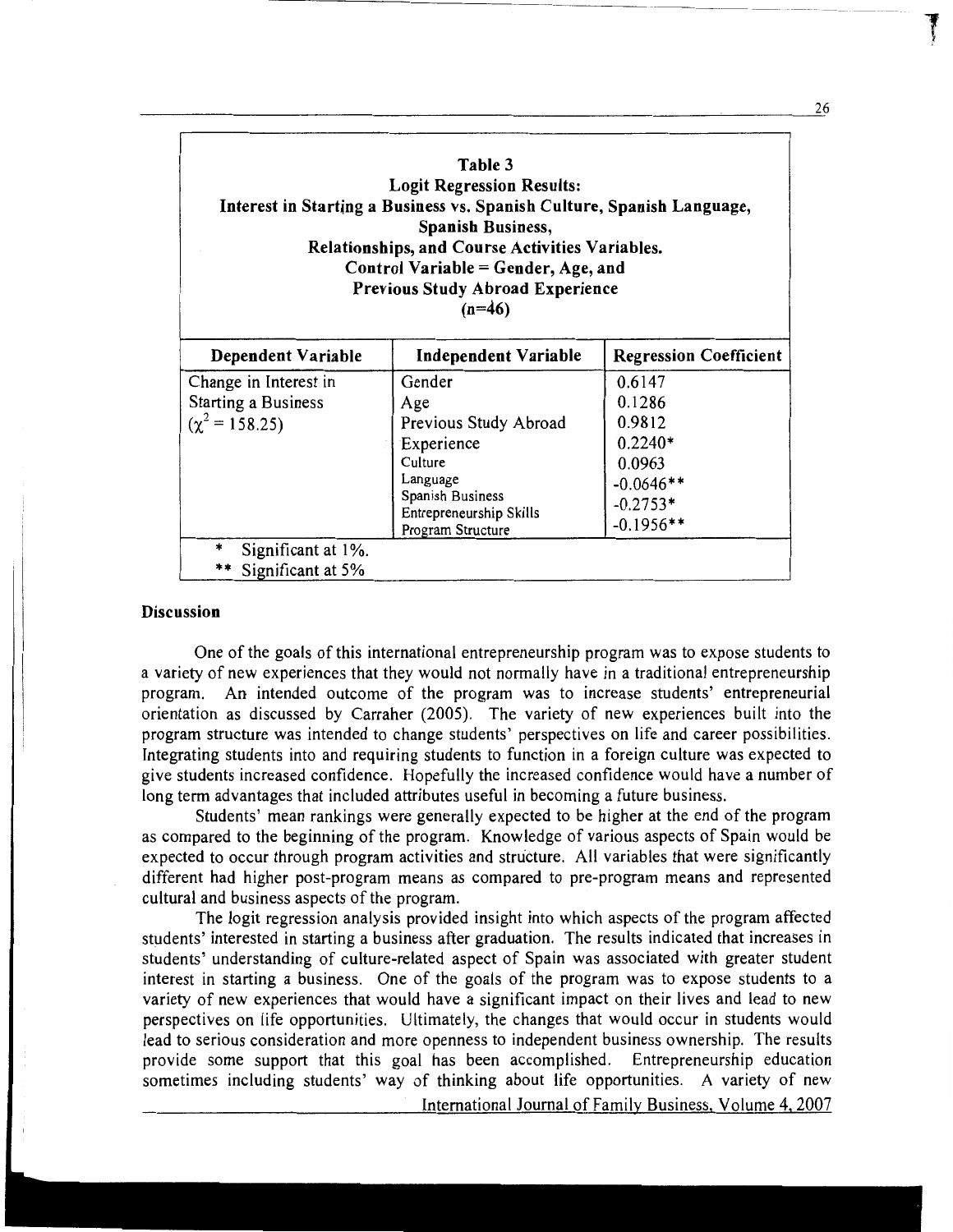experiences and environments often provide the needed stimuli to alter students' perspective on possible career opportunities, especially those related to independent business ownership.

------------------------- ·----- ---·----

Increases in students' understanding of three of the variables (Spanish business, entrepreneurial skills, and program structure) were associated with less interest in starting a business. Entrepreneurship courses and· programs often have at least two expected outcomes. One outcome would be an increased interest in starting a business. Another outcome would be to help some student realize that business ownership may not be a good career choice. Entrepreneurship courses and program can help some students to understanding that business ownership is often more demanding, stressful, and risky than working as an employee. The results of this study abroad entrepreneurship program seem to be associated with this outcome.

The Spanish Language variable was the only purely academic variable evaluated in the study. This variable, which represented students' change in ability to speak Spanish, would have been determined to a large extent (although not entirely) through classroom learning. Spanish language classes would likely have not emphasized critical skills that can be transferred to business ownership. An implication of this result may be that non-entrepreneurship academic activities have little impact on student interest in business ownership.

#### **Summary and Conclusion**

This study examined the impact of a culture-based study abroad program on students' interest in starting a business. A pre and post program questionnaire was administered to 46 student participants that asked a wide variety of questions related to aspects of the program. The results indicated that mean rankings variables were generally higher at the end of the program as compared to the beginning of the program. Variables that diverged significantly between pre and post program represented cultural and business aspects of the program. Increases in students' understanding of culture-related characteristics of Spain were associated with greater student interest in starting a business while increases in variables associated with Spanish business, entrepreneurial skills, and program structure were associated with less interest in starting a business. Changes in students' ability to speak Spain had no association with interest in starting a business.

These results may be of interest to educators who are involved in entrepreneurships courses and programs and educators interested in study abroad programs. The results may be especially useful to educators developing interdisciplinary programs. The results suggest that exposing students of a variety of experiences, some that may be outside the comfort level of some students, impacts students' interest in starting a business.

This study has several limitations to provide opportunities for further research. The sample was relatively small and collected for a single time period and program. A longitudinal study could examine the impact of the program over time, especially the impact of changes in the program on student interest in starting a business. A later study could be designed to collect data from more program participants in various types of programs. A more comprehensive study might also determine which program participants start a business. Tracking program participants over time would provide a perspective on the long term impact of international entrepreneurship programs on business start-up activities.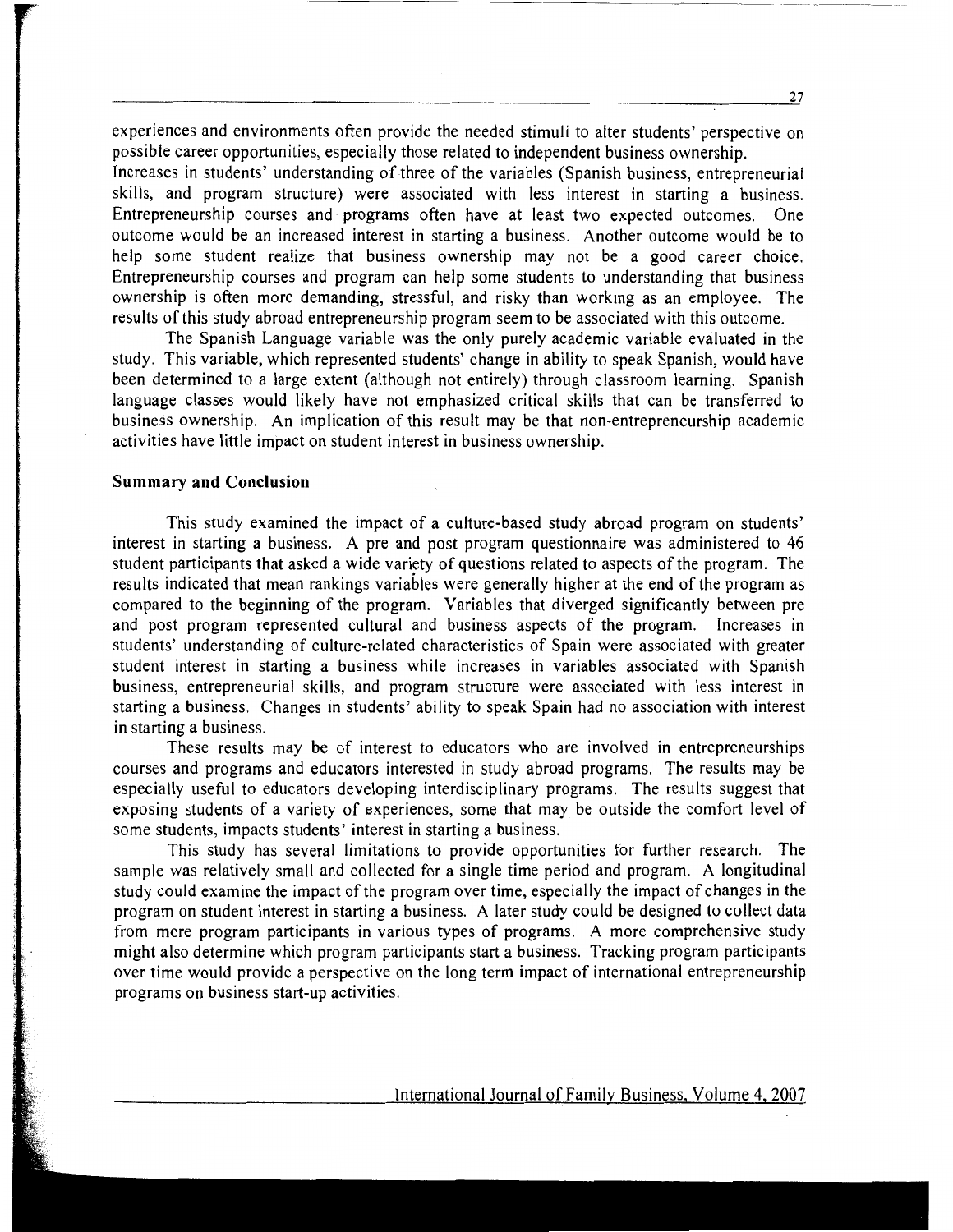#### **Bibliography**

Audet, J., "Evaluation of Two Approaches to Entrepreneurship Education Using an Intention-Based Model of Venture Creation," *Academy of Entrepreneurship Journal,* 6, 1 (Winter, 2000), 58-63. .

Bandura, A. (1982). "Self-Efficacy Mechanism in Human Agency," *American Psychologist, 37,*  122-147.

Boyd, N. and G. Vozikis, (1994). "The Influence of Self-Efficacy on the Development of Entrepreneurial Intentions and Actions," *Entrepreneurship Theory* & *Practice, 19,* 63-77.

Brecht, R., and A. Walton. "Policy Issues in Foreign Language and Study Abroad." *Annals of the American Academy of Political and Social Sciences* 532 (1994): 213-25.

Brecht, R., D. Davidson and R. Ginsberg. "Predicting and Language Gains in Study Abroad Settings." *Second Language in a Study Abroad Context.* Ed. Barbara F. Freed. Amsterdam/Philadelphia: John Benjamins Publishing Company, 1995. 37-66.

Carraher, S. "An Examination of Entrepreneurial Orientation: A Validation in 68 Countries in Africa, Asia, Europe, and North American," *International Journal of Family Business,* 2 (2005), 95-100.

Crocitto, M., S. Sullivan, and S. Carraher, "A Learning-Based Framework and Agenda for Future Research," *Career Development International,* 10, *617* (2005), 522-535.

Krueger, N. F., Jr., Reilly, M. D., & Carsrud, A. L. (2000). "Competing Models of Entrepreneurial Intentions," *Journal of Business Venturing, 15,* 411-432.

Kuratko, D. an dR. Hodgetts,  $(2004)$ , Entrepreneurship,  $6<sup>th</sup>$  ed., Thompson Southwester Pub., Mason, OH.

Hartman, S., L. Fok, J. Li, and W. Fok. "A Comparison of Culture, Quality Management, and CRM Systems in the U.S. and Mainland China," *International Journal of Family Business,* 1 (2004), 25-50.

Huebner, T., "Methodological Considerations in Data Collection for Language Learning in a Study Abroad Context." *Frontiers,* 4, 1 (1998): 1-30.

Institute of International Education. *Open Doors Report 2005.* December 11, 2005 <http://opendoors. iienetwork.org>.

Lambert, R., "Some Issues in Language Policy for Higher Education,'' *Annals of the American Academy of Political and Social Sciences,* 532 (1994), 123-37.